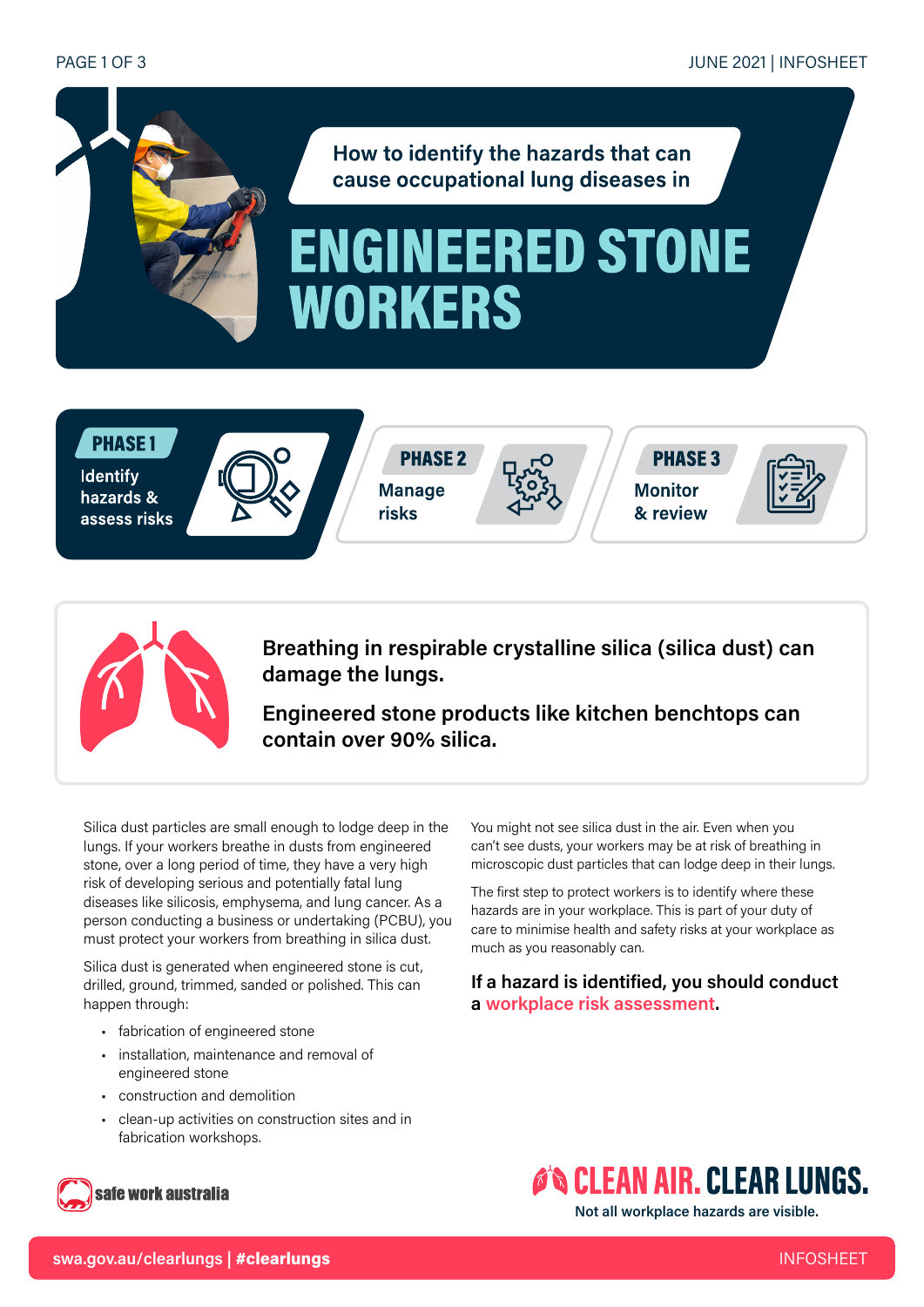## JUNE 2021 | INFOSHEET



### How to identify the hazards that can cause occupational lung diseases in

# ENGINEERED STONE WORKERS



## How to identify hazards:



#### Look at your workplace

Observe your workplace and how your workers conduct their work to help identify if they are breathing in silica dust. Look at how your workers use machinery and equipment and the general state of tidiness/maintenance for example, if:

- there is dust on machinery, work surfaces, walls, windows, and the ground
- any tools have activated warning lights that indicate the tool or filters are not working
- workers are using control measures appropriately, such as on-tool dust extraction, water suppression, and are wearing suitable respiratory equipment.

It is important to consider other people in your workplace who may be exposed to hazards. This could include contractors and sub-contractors from trades and suppliers and on-site office staff.

The workplace exposure standard (WES) for respirable crystalline silica (silica dust) in most jurisdictions is 0.05 mg/m3 (eight-hour time weighted average). The WES must not be exceeded. Even if exposure to silica dust is below the WES, you must keep your workers' exposure to silica dust as low as you reasonably can.

Air monitoring can help you assess the risk of your workers being exposed to silica dust. It should be conducted by an independent, competent person like an occupational hygienist.

#### Talk and consult with your workers

Your workers and health and safety representatives may know what work processes create silica dust, and how often it happens. They may also be able to tell you how work processes could be changed to manage the risk of breathing in silica dust.



#### Read labels and safety data sheets

Some materials used in your workplace may contain or generate a hazardous chemical. Hazardous chemicals are required to have a safety data sheet (SDS) containing health and physical hazards information. Look for labels on other materials too, as these may also contain health information. A label or SDS may not always be available at a workplace or for a product that contains silica. If you do not have an information sheet or SDS for a product, you might need to talk to your supplier or manufacturer to find out if the products contain silica. You should assume that engineered stone products contain very high amounts of silica.

For more information, read our [Using safety](https://www.safeworkaustralia.gov.au/cacl_using_sds_information_sheet)  [data sheets: identifying hazards that can cause](https://www.safeworkaustralia.gov.au/cacl_using_sds_information_sheet)  [occupational lung diseases](https://www.safeworkaustralia.gov.au/cacl_using_sds_information_sheet) information sheet at [swa.gov.au/clearlungs.](http://swa.gov.au/clearlungs)



#### Talk with your work health and safety (WHS) regulator

Your [WHS regulator](https://www.safeworkaustralia.gov.au/whs-authorities-contact-information) is here to help. You can talk with them if you have questions or need guidance. They can provide you with information and advice to help you identify the hazards at your workplace – including hazards that can cause occupational lung diseases.



### Engage a professional

A professional such as an occupational hygienist can help identify what hazards are present in your workplace. You can search for occupational hygienists near you on the [Australian Institute of](https://www.aioh.org.au/resources/find-an-occupational-hygiene-consultant)  [Occupational Hygienists' website \(aioh.org.au](https://www.aioh.org.au/resources/find-an-occupational-hygiene-consultant)).

Your industry association may be able to help you identify the hazards at your workplace or suggest who can assist you.



Not all workplace hazards are visible.